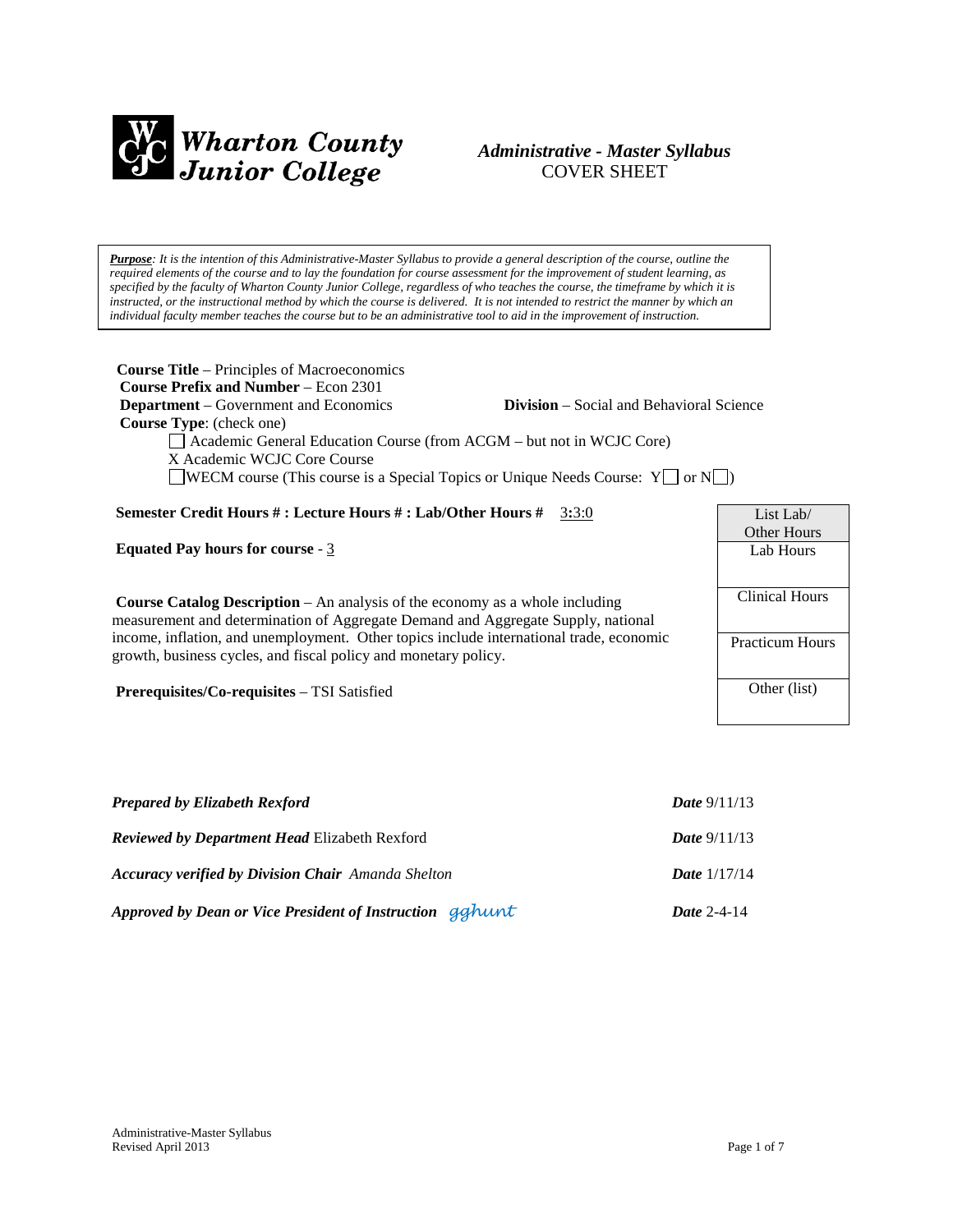

**I. Topical Outline** – Each offering of this course must include the following topics (be sure to include information regarding lab, practicum, clinical or other non-lecture instruction):

| Introduction to Economics                                                            |
|--------------------------------------------------------------------------------------|
| Scarcity and Choice                                                                  |
| Methodology of Economics                                                             |
| Applying Graphs to Economics                                                         |
| Market Supply And Demand                                                             |
| Macroeconomic Fundamentals:                                                          |
| Gross Domestic Product (Expenditure and Income Approaches)                           |
| Business Cycles and Unemployment                                                     |
| Inflation (Demand Pull and Cost Push, Measurement, Consequences)                     |
| Macroeconomic Theory and Policy                                                      |
| The Keynesian Model (Consumption Function Shifts, Investment Expenditures, Aggregate |
| <b>Expenditure Function</b> )                                                        |
| Aggregate Demand and Supply(Demand and Supply Curves, Aggregate Supply Curve)        |
| Fiscal Policy(Federal Reserve)                                                       |
| Federal Debts, Surpluses and the National Debt                                       |
| Money Banking and Monetary Policy                                                    |
| Money and the Federal Reserve System                                                 |
| <b>Money Creation</b>                                                                |
| <b>Monetary Policy</b>                                                               |
| The International Economy                                                            |
| International Trade and Finance                                                      |
| Growth and Less Developed Countries                                                  |

#### **II. Course Learning Outcomes**

| <b>Learning Outcomes</b>                                                                                                                                                                                                                                                                                                                                                                                                                                                                                                                                                                                                                                                                                                                                                                                                                                                                                                                                                                                                                     | <b>Methods of Assessment</b>                                                                                                                                                                                                                                                                                                                                                                                                                                                                                                                                                                                                                                                                                                                                                                                                                                                                                                                                                                                                                                                                                        |
|----------------------------------------------------------------------------------------------------------------------------------------------------------------------------------------------------------------------------------------------------------------------------------------------------------------------------------------------------------------------------------------------------------------------------------------------------------------------------------------------------------------------------------------------------------------------------------------------------------------------------------------------------------------------------------------------------------------------------------------------------------------------------------------------------------------------------------------------------------------------------------------------------------------------------------------------------------------------------------------------------------------------------------------------|---------------------------------------------------------------------------------------------------------------------------------------------------------------------------------------------------------------------------------------------------------------------------------------------------------------------------------------------------------------------------------------------------------------------------------------------------------------------------------------------------------------------------------------------------------------------------------------------------------------------------------------------------------------------------------------------------------------------------------------------------------------------------------------------------------------------------------------------------------------------------------------------------------------------------------------------------------------------------------------------------------------------------------------------------------------------------------------------------------------------|
| Upon successful completion of this course,                                                                                                                                                                                                                                                                                                                                                                                                                                                                                                                                                                                                                                                                                                                                                                                                                                                                                                                                                                                                   |                                                                                                                                                                                                                                                                                                                                                                                                                                                                                                                                                                                                                                                                                                                                                                                                                                                                                                                                                                                                                                                                                                                     |
| students will:                                                                                                                                                                                                                                                                                                                                                                                                                                                                                                                                                                                                                                                                                                                                                                                                                                                                                                                                                                                                                               |                                                                                                                                                                                                                                                                                                                                                                                                                                                                                                                                                                                                                                                                                                                                                                                                                                                                                                                                                                                                                                                                                                                     |
| 1. Explain the role of scarcity, specialization, opportunity<br>cost, and cost/benefit analysis in economic decision making.<br>2. Identify the determinants of supply and demand;<br>demonstrate the impact of shifts in both market supply and<br>demand curves on equilibrium price and output.<br>3. Compare alternative economic systems with respect to the<br>role of government and the private sector.<br>4. Define and measure national income and rates of<br>unemployment and inflation.<br>5. Identify the phase of the business cycle and the problems<br>caused by cyclical fluctuations in the market economy.<br>6. Define money and the money supply; describe the process<br>of money creation by the banking system and the role of the<br>central bank.<br>7. Construct the aggregate demand and aggregate supply<br>model of the macro economy and use it to illustrate<br>macroeconomic problems and potential monetary and fiscal<br>policy solutions.<br>8. Explain the mechanics and institutions of international | 1. Aplia questions on CH1 and CH2. Instructor generated test<br>questions on CH1 and CH2: including multiple choice and<br>essay questions.<br>2. Aplia questions, CH 3. Instructor generated test questions on<br>CH 3: including multiple choice and essay questions.<br>3. Aplia questions on CH 1 and CH 28,.<br>Instructor generated test questions on the same chapters:<br>including multiple choice and essay questions.<br>4. Aplia questions on CH 15, CH 16, and CH 17. Instructor<br>generated test questions on the same chapters.: including<br>multiple choice and essay questions.<br>5. Aplia questions CH. 16. Instructor generated test questions<br>on CH 16: including multiple choice and essay questions.<br>6. Aplia questions on CH 24, CH 25 and CH 26. Instructor<br>generated test questions on the same chapters: including<br>multiple choice and essay questions.<br>7. Aplia questions on CH 20 and CH 21. Instructor generated<br>test questions on the same chapters: including multiple choice<br>and essay questions.<br>8. Aplia questions on CH 28. Instructor generated test |
|                                                                                                                                                                                                                                                                                                                                                                                                                                                                                                                                                                                                                                                                                                                                                                                                                                                                                                                                                                                                                                              |                                                                                                                                                                                                                                                                                                                                                                                                                                                                                                                                                                                                                                                                                                                                                                                                                                                                                                                                                                                                                                                                                                                     |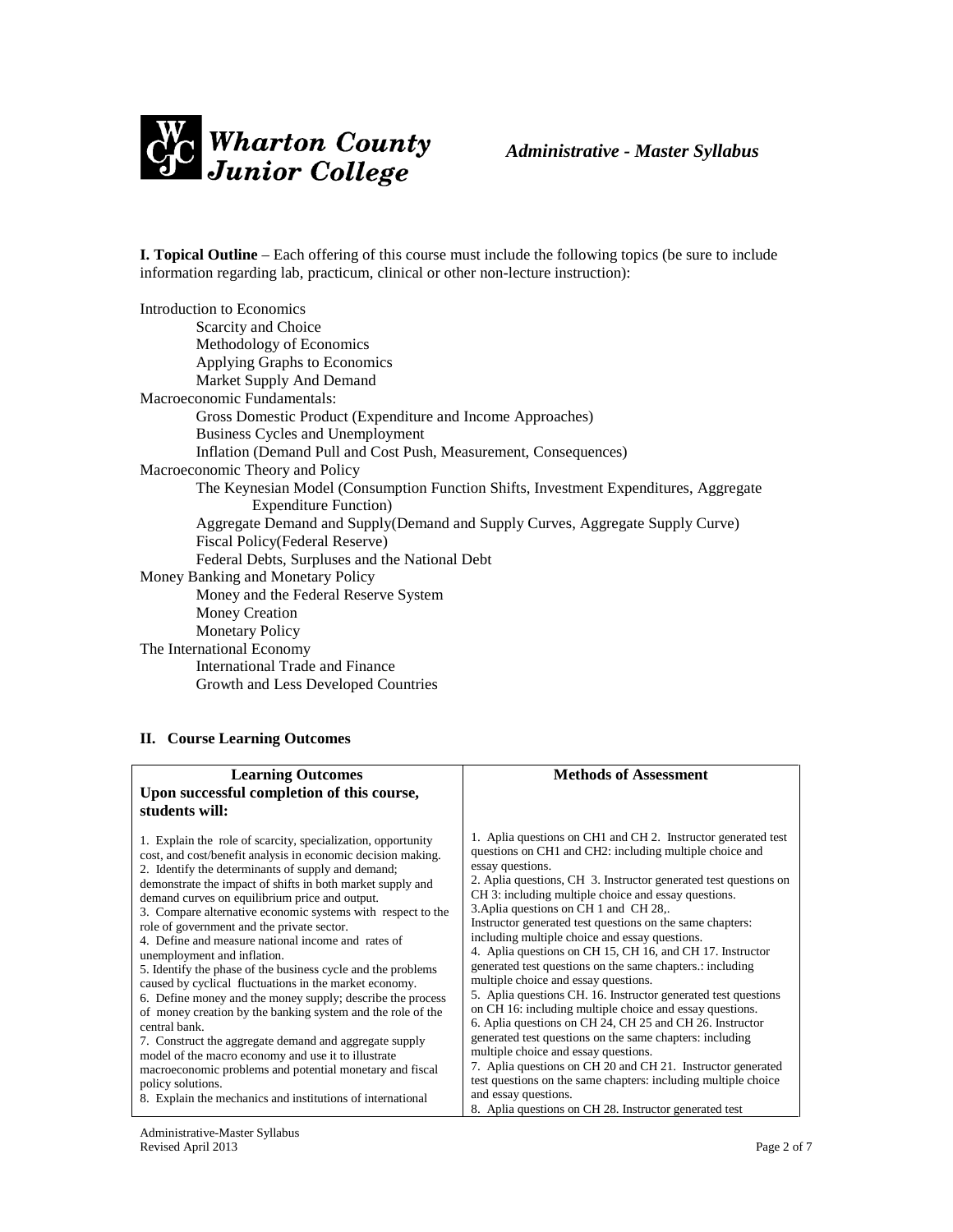| trade and their impact on the macro economy.<br>9. Define economic growth and identify sources of economic<br>growth. | questions on CH 28: including multiple choice and essay<br>questions.<br>9. Aplia questions on CH. 2 and CH 20. Instructor generated<br>test questions on the same chapters : including multiple choice<br>and essay questions.<br>ALL OUTCOMES ALSO TESTED ON DEPARTMENTAL<br>FINAL EXAM. |
|-----------------------------------------------------------------------------------------------------------------------|--------------------------------------------------------------------------------------------------------------------------------------------------------------------------------------------------------------------------------------------------------------------------------------------|
|-----------------------------------------------------------------------------------------------------------------------|--------------------------------------------------------------------------------------------------------------------------------------------------------------------------------------------------------------------------------------------------------------------------------------------|

#### **III. Required Text(s), Optional Text(s) and/or Materials to be Supplied by Student.**

Tucker, Irvin B. *Economics for Today*, 8<sup>th</sup> Edition., Thompson and Southwestern, Mason, Ohio 2013.

Aplia Subscription Package

#### **IV. Suggested Course Maximum** - 35

#### **V. List any specific spatial or physical requirements beyond a typical classroom required to teach the course**.

None

#### **VI. Course Requirements/Grading System – Describe any course specific requirements such as research papers or reading assignments and the generalized grading format for the course**

Instructors may use the narrative/lecture method of instruction to impart course content. The narrative method is also useful for setting the stage for class discussions.

Class discussion between students and instructors is encouraged for the purpose of developing in students the ability to speak before others about course content. Class discussions should arise from the readings that students complete and from points of interest and the interpretation of facts that emerge in class, especially those relevant to students.

Students will be required to complete written work or to prepare oral presentations to further elaborate or explain what has been presented and discussed by the instructor. These requirements are designed to challenge the student to analyze and critique the material presented. The written work may be in the form of essay test topics, book reviews, reports on articles in scholarly journals, or other written assignments as assigned by the instructor. Oral presentations may be designed as debates, informative overviews, or persuasive monologues.

Minimum requirements include the following:

- 1.) Attend class in accordance with college policy and as stipulated by the instructor.
- 2.) Complete appropriate reading assignments made by the instructor
- 3.) Complete appropriate writing assignments based on the readings, classroom presentations and discussion
- 4.) Complete oral presentations (if assigned by instructor)
- 5.) Complete appropriate tests (quizzes, major examinations, and a final examination)

The grading scale used for all tests, papers, and projects will be as follows:

90% to  $100% = A$ 80% to  $89% = B$ 70% to  $79% = C$ 60% to  $69\% = D$ Below  $60\% = F$ 

Instructors may also use a point system to determine final scores as long as this point system is clearly outlined in the instructor's syllabus. All instructors are required to give a comprehensive final exam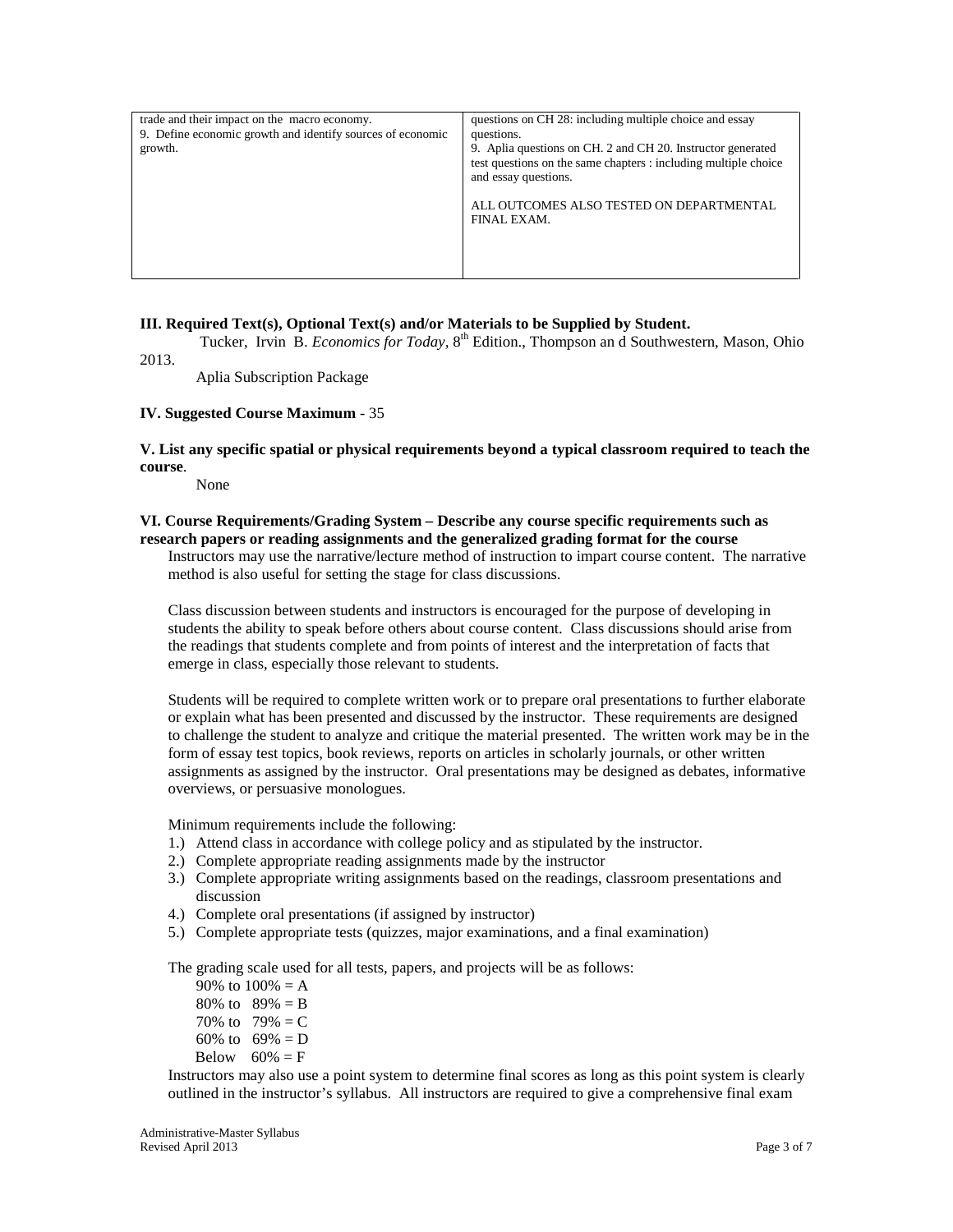which will count for a minimum of 10% of the students grade. Other assignments are assigned various weights by instructors with written work evaluated as at least 25 % of a students grade.

Assessment will be conducted using a variety of methods. Objective questions such as multiplechoice, matching, true/false and fill-in-the blank will be used as will subjective questions which may demand narrative identification, lengthy narrative responses, and also critical thinking. Students will be tested on materials presented in class and are expected to develop listening and note-taking skills. The weight, style, and nature of the specific assessment tool are left to the discretion of the individual instructor, but each instructor must place emphasis on the development of writing and critical thinking skills. Balance in testing to accommodate for varied learning styles is the desired goal.

#### **VII. Curriculum Checklist**

- **Academic General Education Course** (from ACGM – but not in WCJC Core) No additional documentation needed

Instructor generated test questions of CH1 and CH2: including multiple choice and essay questions.

- **Academic WCJC Core Course**

Attach the Core Curriculum Checklist, including the following:

- Basic Intellectual Competencies
- **Perspectives**
- Exemplary Educational Objectives

#### - **WECM Courses**

If needed, revise the Program SCANS Matrix & Competencies Checklist.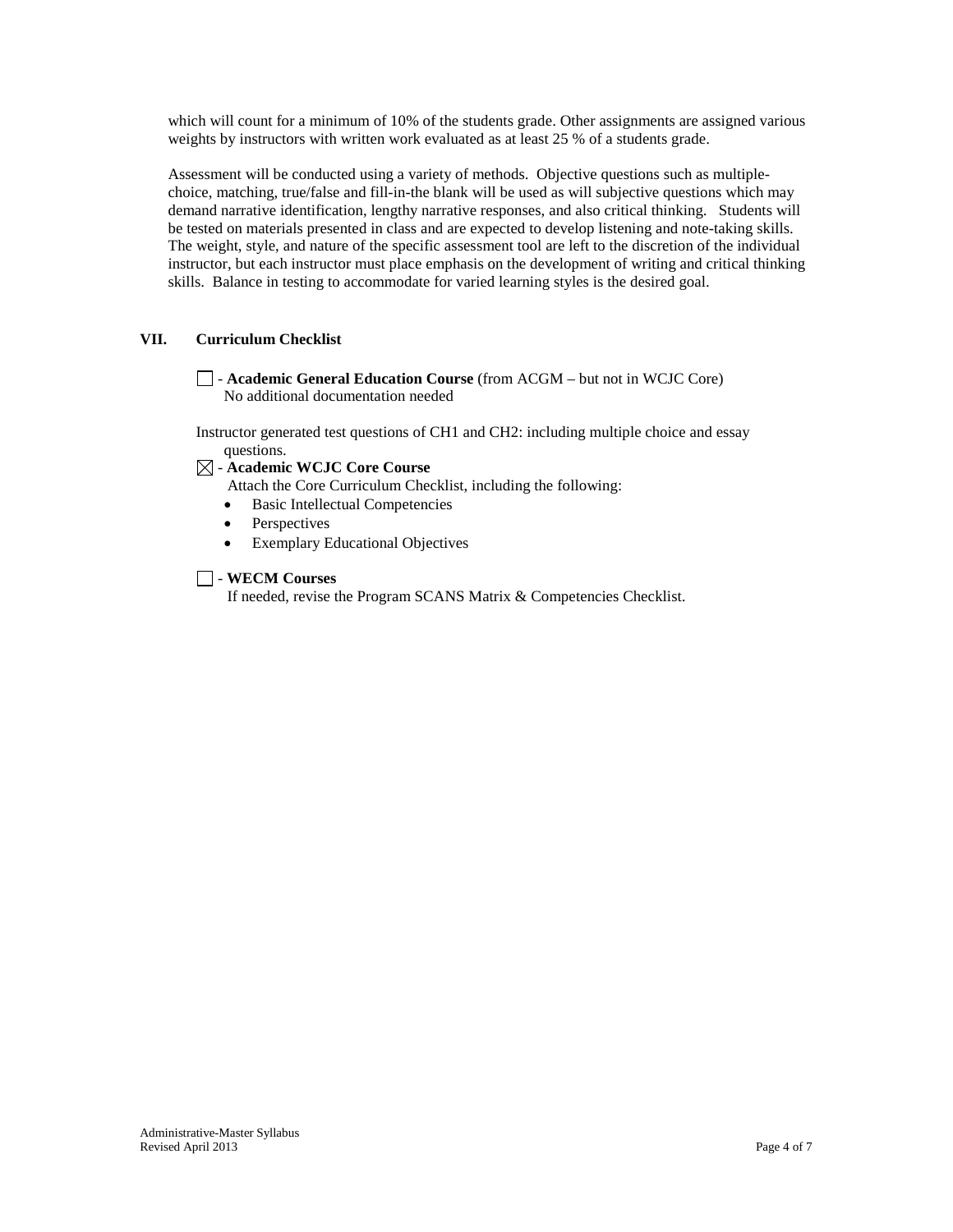# **Core Curriculum Checklist**



# **Page 1: Competencies**

| Course Prefix & Number: Econ 2301 Macroeconomics                                                                                                                                                                                                            |                                                                  |  |
|-------------------------------------------------------------------------------------------------------------------------------------------------------------------------------------------------------------------------------------------------------------|------------------------------------------------------------------|--|
| Competency                                                                                                                                                                                                                                                  | <b>Method of Assessment</b>                                      |  |
| READING: Reading at the college level means the ability to analyze and<br>interpret a variety of printed materials – books, articles, and documents.                                                                                                        | Does not apply                                                   |  |
| WRITING: Competency in writing is the ability to produce clear, correct,<br>and coherent prose adapted to purpose, occasion, and audience.                                                                                                                  | Does not apply                                                   |  |
| SPEAKING: Competence in speaking is the ability to communicate orally<br>in clear, coherent, and persuasive language appropriate to purpose,<br>occasion, and audience.                                                                                     | Does not apply                                                   |  |
| LISTENING: Listening at the college level means the ability to analyze<br>and interpret various forms of spoken communication.                                                                                                                              | Does not apply                                                   |  |
| CRITICAL THINKING: Critical thinking embraces methods for applying<br>both qualitative and quantitative skills analytically and creatively to subject thinking skills.<br>matter in order to evaluate arguments and to construct alternative<br>strategies. | Students will complete a classroom assignment requiring critical |  |
| COMPUTER LITERACY: Computer literacy at the college level means<br>the ability to use computer-based technology in communicating, solving<br>problems, and acquiring information.                                                                           | Does not apply                                                   |  |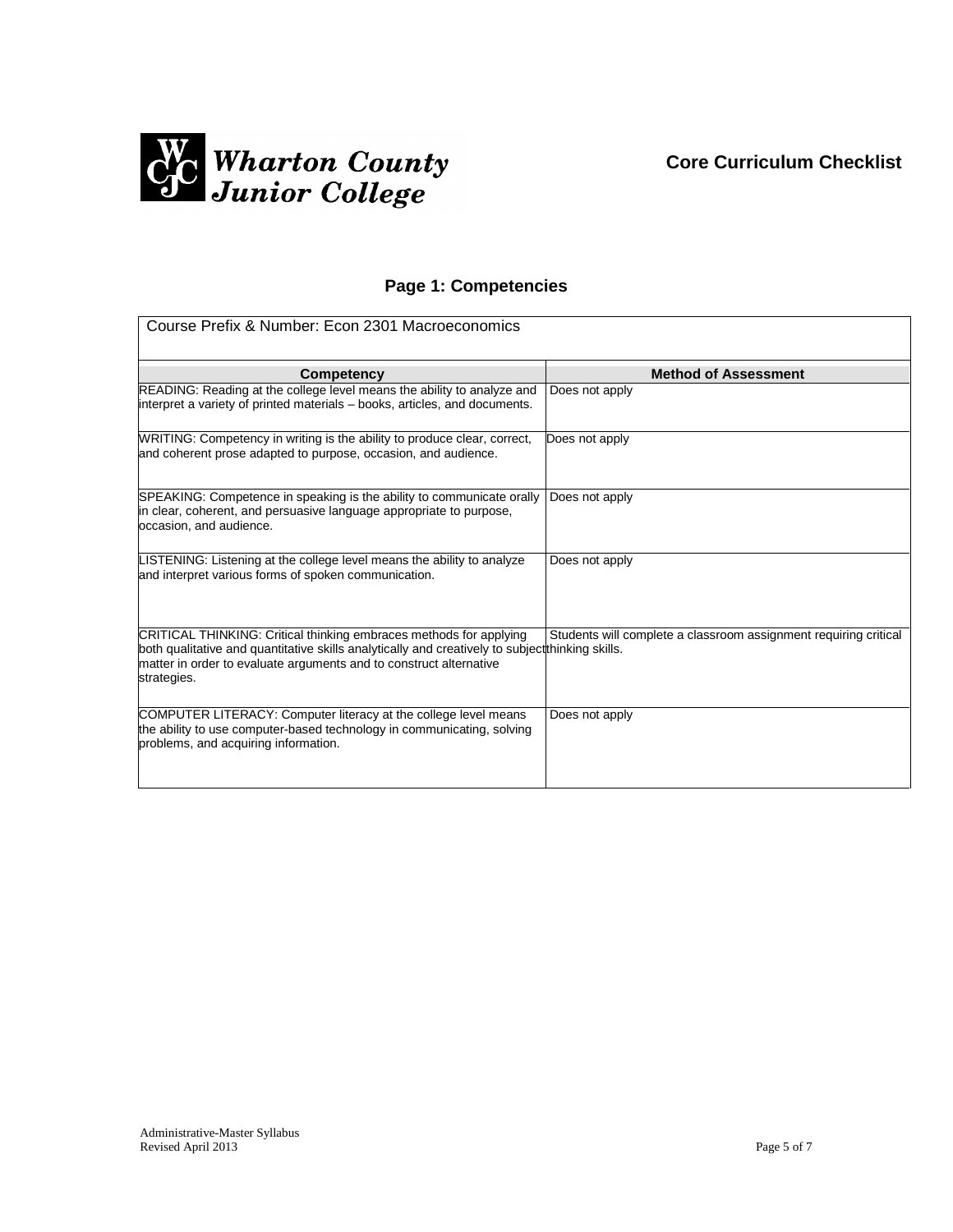## **Core Curriculum Checklist**



### **Page 2: Perspectives**

| Course Prefix & Number: Econ 2301                                                                                                                                                                                                                               |                                                    |  |
|-----------------------------------------------------------------------------------------------------------------------------------------------------------------------------------------------------------------------------------------------------------------|----------------------------------------------------|--|
| Macroeconomics                                                                                                                                                                                                                                                  |                                                    |  |
|                                                                                                                                                                                                                                                                 |                                                    |  |
| <b>Perspective</b>                                                                                                                                                                                                                                              | <b>Method of Assessment</b>                        |  |
| 1. Establish broad and multiple perspectives of the individual in<br>relationship to the larger society and world in which they live, and help<br>the student to understand the responsibilities of living in a culturally- and<br>ethically-diversified world; |                                                    |  |
| 2. Recognize that the economic standard of living of individuals and<br>society is a result of choices we make in terms of how to allocate our<br>limited resources                                                                                             | Test essay questions                               |  |
| 3. Recognize the importance of maintaining health and wellness;                                                                                                                                                                                                 |                                                    |  |
| 4. Develop a capacity to use knowledge of how technology and science<br>affect lives;                                                                                                                                                                           |                                                    |  |
| 5. Develop personal values for ethical behavior;                                                                                                                                                                                                                |                                                    |  |
| 6. Develop the ability to make aesthetic judgments;                                                                                                                                                                                                             |                                                    |  |
| 7. Use logical reasoning in problem solving;                                                                                                                                                                                                                    | Critical Thinking Paper - see Page 1, Competencies |  |
| 8. Integrate knowledge and understanding of the interrelationships of the<br>scholarly disciplines                                                                                                                                                              |                                                    |  |